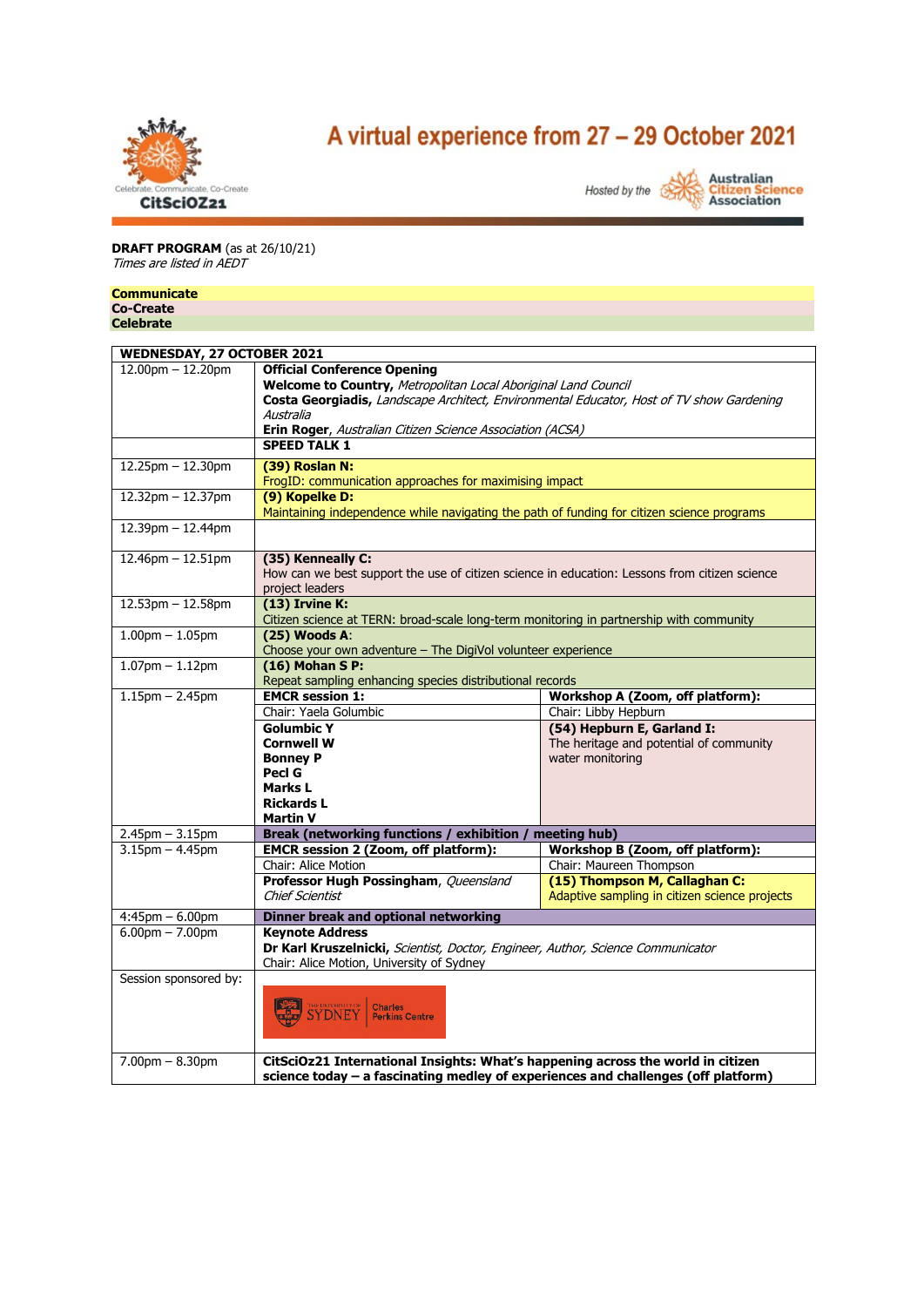### **Communicate Co-Create Celebrate**

| THURSDAY, 28 OCTOBER 2021 |                                                                                          |                          |                                     |                                                      |
|---------------------------|------------------------------------------------------------------------------------------|--------------------------|-------------------------------------|------------------------------------------------------|
| 10:30am-12.00pm           | Workshop C (Zoom, off platform):                                                         |                          |                                     | Workshop D (Zoom, off platform):                     |
|                           | Chair: Kymberley Scroggie                                                                |                          | Chair: Dion Dior                    |                                                      |
|                           | (33) Scroggie K:                                                                         |                          | (4) Dior D:                         |                                                      |
|                           | Citizen science in the classroom: Obstacles                                              |                          |                                     | How to keep a nature journal, and why it's important |
|                           | and opportunities                                                                        |                          | to citizen science                  |                                                      |
| $12.00$ pm $- 12.45$ pm   | <b>Keynote Address</b>                                                                   |                          |                                     |                                                      |
|                           | Corey Tutt, Deadly Science                                                               |                          |                                     |                                                      |
|                           | Chair: Alice Motion, University of Sydney                                                |                          |                                     |                                                      |
|                           | Long Talk 1:                                                                             | Long Talk 2:             |                                     | Long Talk 3:                                         |
|                           | #Partners and                                                                            |                          | #Marine and freshwater              | #The Global Picture                                  |
|                           | collaboration                                                                            | <b>Citizen Science</b>   |                                     |                                                      |
|                           |                                                                                          |                          |                                     |                                                      |
|                           | Session sponsored by the:                                                                |                          |                                     |                                                      |
|                           |                                                                                          |                          |                                     |                                                      |
|                           |                                                                                          |                          |                                     |                                                      |
|                           |                                                                                          |                          |                                     |                                                      |
|                           |                                                                                          |                          |                                     |                                                      |
|                           |                                                                                          |                          |                                     |                                                      |
|                           | <b>AUSTRALIAN MUSEUM</b>                                                                 |                          |                                     |                                                      |
|                           |                                                                                          |                          |                                     |                                                      |
|                           |                                                                                          |                          |                                     |                                                      |
| $12.50$ pm $- 1.05$ pm    | (42) Bonney P:                                                                           | (24) Gacutan J:          |                                     | (22) Wehn U:                                         |
|                           | When citizen science meets                                                               |                          | The role of citizen science in      | Co-designing purpose-driven                          |
|                           | decision-making: A relational                                                            |                          | marine debris monitoring: the       | Citizen Science: experiences                         |
|                           | perspective                                                                              |                          | importance of projects at           | from Europe and Africa                               |
|                           |                                                                                          | multiple scales          |                                     |                                                      |
| $1.07$ pm $- 1.22$ pm     | (55) Palacios M:                                                                         | (58) Lobwein S-J:        |                                     | $(61)$ Gongora J:                                    |
|                           | Swapping suits for gumboots:                                                             |                          | Determining the source and          | Empowering and engaging                              |
|                           | executives lead a                                                                        |                          | solution to cotton bud debris       | former guerrilla fighters in                         |
|                           | #BlueCarbonArmy of citizen                                                               |                          | in south Sydney - Sutherland        | citizen science and protecting                       |
|                           | scientists                                                                               |                          | <b>Shire Sewage Citizen Science</b> | Colombian biodiversity                               |
| $1.24$ pm $- 1.39$ pm     | (32) Hayes T:                                                                            | (53) West H:             |                                     | (31) Cartas C F:                                     |
|                           | Unpacking the opportunities                                                              |                          | The evolution and growth of         | EU-CITIZEN.SCIENCE: The                              |
|                           | and barriers to co-created                                                               |                          | NSW TurtleWatch - citizen           | platform for sharing citizen                         |
|                           | citizen science                                                                          | science nesting program  |                                     | science projects, resources,                         |
|                           |                                                                                          |                          |                                     | tools, and training modules                          |
| $1.41$ pm $- 1.56$ pm     | (7) Hofmeister K:                                                                        | (5) Ubrihien R:          |                                     | (46) Fricker S:                                      |
|                           | Long term nesting dataset                                                                | Habitat Connectivity and |                                     | CitSci in the time of Covid                          |
|                           | leads to policy co-creation for                                                          |                          | Population Parameters of the        |                                                      |
|                           | marine turtles                                                                           |                          | Eastern Long-necked Turtle          |                                                      |
|                           |                                                                                          |                          | (Chelodina longicollis) in Urban    |                                                      |
|                           |                                                                                          |                          | and Suburban Wetlands, ACT,         |                                                      |
|                           |                                                                                          | Australia                |                                     |                                                      |
| $1.58$ pm $- 2.13$ pm     | (34) Charko F:                                                                           | (63) Mackenzie J:        |                                     | (14) Galbraith M:                                    |
|                           | Two worlds colliding:                                                                    |                          | Mangrove engagement to              | The evolution of citizen science:                    |
|                           | Unexpected co-creation and                                                               | counter emissions        |                                     | an Aotearoa New Zealand case                         |
|                           | experiential learnings between                                                           |                          |                                     | study                                                |
|                           | citizens and science                                                                     |                          |                                     |                                                      |
| $2.15$ pm $- 2.30$ pm     | (21) Souza L B:                                                                          | (19) Liu G:              |                                     | (18) Golumbic Y:                                     |
|                           | Opportunities and challenges                                                             | Frogs in a human world:  |                                     | Characterising citizen science in                    |
|                           | for upscaling the Mozzie                                                                 |                          | uncovering the secrets of           | Australia: Society, community                        |
|                           | Monitors program                                                                         |                          | species' survival using FrogID      | and individually focused                             |
| $2.30$ pm $- 2.35$ pm     | <b>Short Break</b>                                                                       |                          |                                     |                                                      |
| $2.35$ pm $- 3.05$ pm     | <b>Keynote Address</b>                                                                   |                          |                                     |                                                      |
|                           | Costa Georgiadis, Landscape Architect, Environmental Educator, Host of TV show Gardening |                          |                                     |                                                      |
|                           | Australia                                                                                |                          |                                     |                                                      |
|                           | Chair: Erin Roger, ALA (CSIRO Sydney)                                                    |                          |                                     |                                                      |
| $3.05$ pm $- 3.30$ pm     | Break (networking functions / exhibition / meeting hub)                                  |                          |                                     |                                                      |
| $3.30pm - 4.30pm$         | <b>Symposium 1:</b>                                                                      | <b>Symposium 2:</b>      |                                     | <b>Symposium 3:</b>                                  |
|                           | Chair: Erin Roger                                                                        | Chair: Jenn Loder        |                                     | Chair: Ben Smith                                     |
|                           | <b>Celebrate</b>                                                                         | (56) Loder J:            |                                     | (51) Rowbotham S:                                    |
|                           |                                                                                          |                          | Citizen science for the Reef -      | Building capacity for citizen                        |
|                           | (20) Roger E:                                                                            |                          | Sharing and learning from           | science amongst policy and                           |
|                           | Using citizen science to enable                                                          | work underway            |                                     | practice stakeholders in public                      |
|                           | meaningful participation in                                                              |                          |                                     | health                                               |
|                           |                                                                                          |                          | <b>MacKenzie J and Sinchak A:</b>   |                                                      |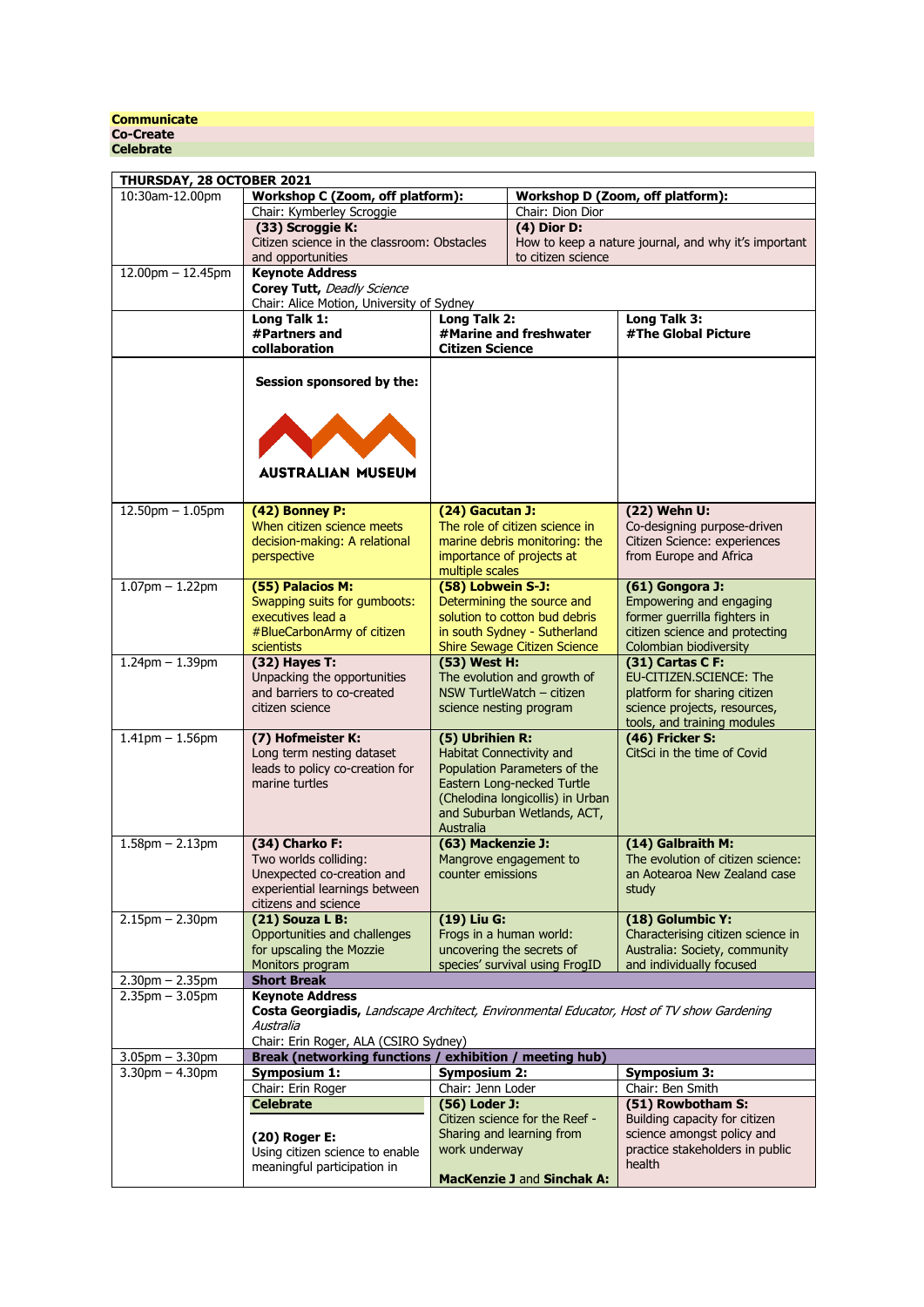| bushfire recovery and<br>preparedness<br><b>Co-Create</b><br>(29) Gallagher R (speed):<br>Flora Connections: harnessing<br>the skills of amateur flora<br>groups for plant extinction risk<br>assessment after fires<br>(27) Hook-Walker L<br>(speed):<br>That glossy looks familiar! -<br>Photo identification of female<br>glossy black-cockatoos by<br>citizen scientists<br><b>Celebrate</b><br>$(44)$ Mesaglio T (speed):<br><b>Environment Recovery Project:</b><br>leveraging iNaturalist to<br>understand recovery from<br>Australian bushfires<br>$(45)$ Martin J (long):<br>Wildlife Assist: optimizing the<br>welfare outcomes for<br>Australian wildlife after<br>bushfires through provisioning<br>$(60)$ Perry T (long):<br>Bushfires on Kangaroo Island<br>affect the gut microbiomes of<br>echidnas | Citizen scientists give<br>mangroves their first health<br>check in North Queensland<br><b>Peterson E:</b><br>Tackling challenges and<br>opportunities in using reef<br>citizen science datasets<br><b>Seymour A:</b><br>Collaborative design and<br>innovation in reef citizen<br>science for management<br><b>French R:</b><br><b>Citizen Science of Team Turtle</b><br>CQ paves human pathways | Pontifex, K; Wardle, K;<br>O'Rourke, S; Garvey, K:<br>Short talks from policy and<br>practice stakeholders involved in<br>the Citizen Science in Prevention<br>Project<br>Smith, B:<br>Chaired discussion on building<br>capacity for citizen science<br>amongst policy and practice<br>stakeholders<br>Panel:<br>Pontifex, K<br><b>Wardle, K</b><br>O'Rourke, S<br>Garvey, K<br>Rowbotham, S<br>Laird, Y |
|---------------------------------------------------------------------------------------------------------------------------------------------------------------------------------------------------------------------------------------------------------------------------------------------------------------------------------------------------------------------------------------------------------------------------------------------------------------------------------------------------------------------------------------------------------------------------------------------------------------------------------------------------------------------------------------------------------------------------------------------------------------------------------------------------------------------|---------------------------------------------------------------------------------------------------------------------------------------------------------------------------------------------------------------------------------------------------------------------------------------------------------------------------------------------------------------------------------------------------|-----------------------------------------------------------------------------------------------------------------------------------------------------------------------------------------------------------------------------------------------------------------------------------------------------------------------------------------------------------------------------------------------------------|
|---------------------------------------------------------------------------------------------------------------------------------------------------------------------------------------------------------------------------------------------------------------------------------------------------------------------------------------------------------------------------------------------------------------------------------------------------------------------------------------------------------------------------------------------------------------------------------------------------------------------------------------------------------------------------------------------------------------------------------------------------------------------------------------------------------------------|---------------------------------------------------------------------------------------------------------------------------------------------------------------------------------------------------------------------------------------------------------------------------------------------------------------------------------------------------------------------------------------------------|-----------------------------------------------------------------------------------------------------------------------------------------------------------------------------------------------------------------------------------------------------------------------------------------------------------------------------------------------------------------------------------------------------------|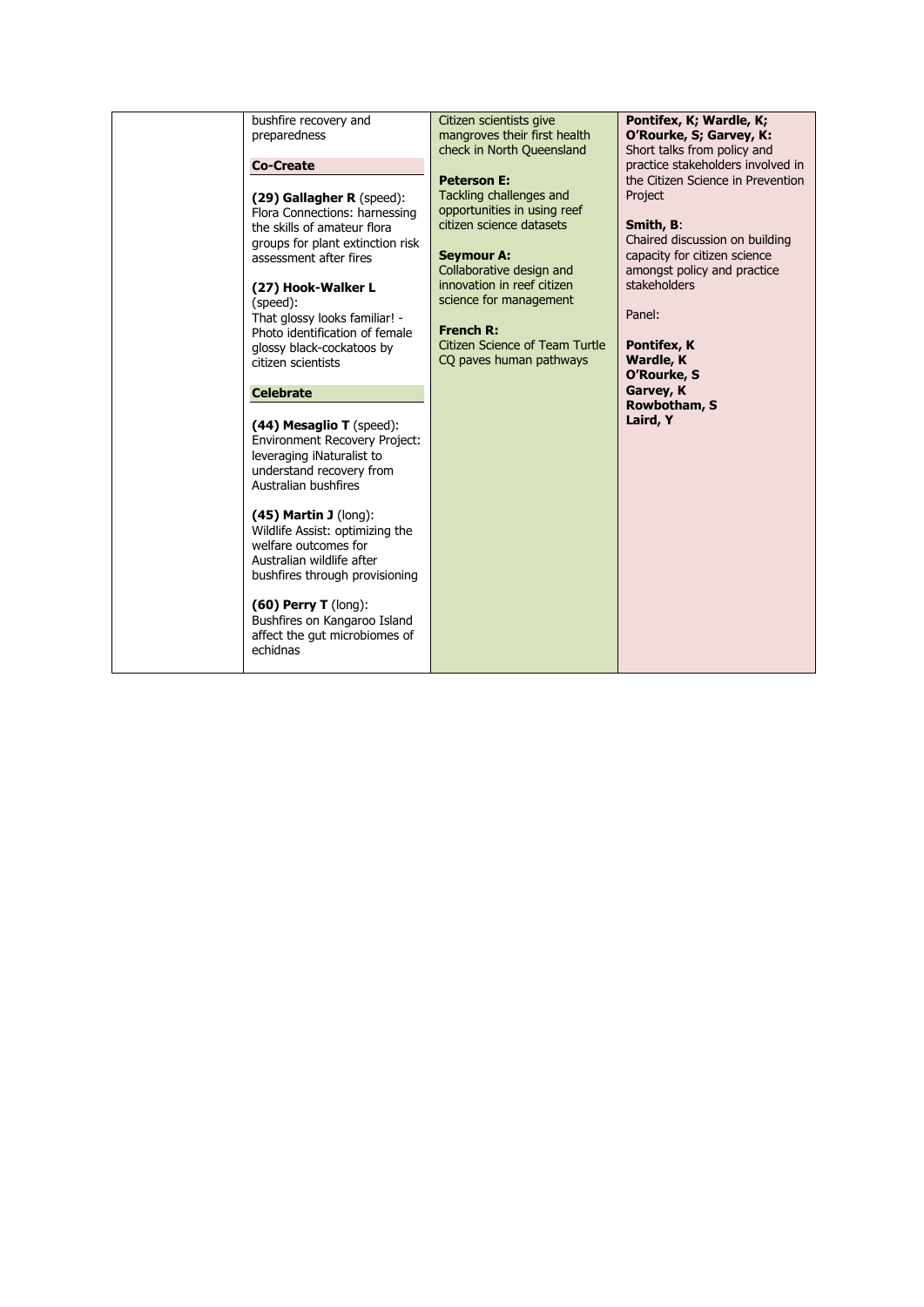### **Communicate Co-Create Celebrate**

| 09:30am-11.00pm<br>Workshop E (Zoom, off platform):<br>Workshop F (Zoom, off platform):<br>Chair: Libby Hepburn / Alice Motion<br>Chair: Ronda Green<br>(38) Hepburn E, Motion A:<br>(26) Green R:<br>Tourists and tour operators as citizen<br>Opening science to society through citizen science:<br>What are the next steps for Australia?<br>scientists: potential and challenges<br>$11.00am - 12.00pm$<br><b>Kevnote Address</b><br>Dr Cathy Foley, Australia's Chief Scientist<br>Chair: Lisa Evans, ACSA<br>$12.00$ pm $- 12.45$ pm<br><b>ACSA AGM</b><br>Long Talk 4:<br>Long Talk 5:<br>Long Talk 6:<br>#Citizen Science in schools<br>#DISER sponsored session<br>#Engaging Volunteers<br>and education<br><b>Session sponsored by:</b><br><b>Australian Government</b><br>Department of Industry, Science,<br><b>Energy and Resources</b><br>$12.50$ pm $- 1.05$ pm<br>(67) Clarke S (speed): The<br>(11) Schaffer V:<br>(23) Hart M:<br>Where citizen science meets the<br>Mega Murray-Darling Microbat<br>Tourist scientists<br>built environment: the schools<br>Project<br>(64) Supriya M (speed):<br>weather and air quality (SWAQ)<br>network<br>Air in Alice: air quality and<br>temperature monitoring by<br>community members<br>$1.07$ pm $- 1.22$ pm<br>(50) Richards L:<br>(49) McBain E:<br>(6) Fagan-Jeffries E:<br>ClimateWatch: From Mobile<br>Recruitment and Retention<br><b>Insect Investigators: Connecting</b><br>school students to biodiversity<br><b>Phone to Climate Science</b><br>Interventions in Marine Citizen<br>Science<br>discovery and documentation<br>(47) Motion A:<br>$1.24$ pm $- 1.39$ pm<br>(48) Beaman J, Ross K:<br>(43) Knox O, Meaney K,<br>Passport to Recovery: a novel<br><b>Abbott K:</b><br>Emerging citizen science<br><b>Citizen Science and Caring for</b><br>Challenging our citizens to soil<br>learning and research<br>their undies for science<br>Country program to foster<br>communities in Australian higher<br>post-bushfire recovery on<br>education<br>Kangaroo Island<br>$1.41$ pm $- 1.56$ pm<br>(57) Spencer R, Van Dyke<br>(30) Flemons P:<br>(41) Firmer G:<br>J.<br>Crowdsourcing and Citizen<br>Citizen science as a tool for<br>1MilllionTurtles.com: A<br>Science: Learnings from 10<br>chemistry education:<br>Using a virtual workshop to<br><b>National Citizen Science</b><br>years of DigiVol<br>engage secondary students in<br>Project<br>open-source drug discovery<br>$(2)$ Flynn B:<br>$1.58$ pm $- 2.13$ pm<br>(17) Rowley J:<br>(12) Clarke S:<br>FroqID: people power to the<br>Celebrating citizen science<br>The GLOBE Program - A<br>rescue in frog conservation<br>successes across a landscape<br>worldwide community of citizen<br>region - with a batty example<br>scientists contributing to our<br>understanding of the global<br>environment<br>$2.15pm - 2.30pm$<br>(62) Anstee J:<br>(59) Perry T (long):<br>(69) Pring J:<br>EchidnaCSI: effectively<br><b>Building Human Capacity and</b><br>Using Eye on Water - Australia<br>observations with satellite time<br>combining citizen science with<br>Capability Through Citizen<br>series analyses<br>molecular biology for echidna<br>Science - Experience of Youth<br>conservation<br>$2.30$ pm $- 3.10$ pm<br><b>Break (networking functions /</b><br>exhibition / meeting hub<br>poster gallery)<br>Long Talk 7:<br><b>Indigenous Science and</b><br><b>Symposium 5:</b><br><b>Citizen Science</b><br>#Data Sharing and<br><b>Technology</b><br>Chair: Alice Motion<br>Chair: Stephanie von Gavel<br>$3.10$ pm $- 3.25$ pm<br>(28) Brenton P:<br>(52) Motion A:<br>(68) Hutton M<br>Eye on Water Australia -<br>Making the most of your<br>Citizen science in universities:<br>citizen science data: insights | FRIDAY, 29 OCTOBER 2021 |                          |  |  |                         |
|-----------------------------------------------------------------------------------------------------------------------------------------------------------------------------------------------------------------------------------------------------------------------------------------------------------------------------------------------------------------------------------------------------------------------------------------------------------------------------------------------------------------------------------------------------------------------------------------------------------------------------------------------------------------------------------------------------------------------------------------------------------------------------------------------------------------------------------------------------------------------------------------------------------------------------------------------------------------------------------------------------------------------------------------------------------------------------------------------------------------------------------------------------------------------------------------------------------------------------------------------------------------------------------------------------------------------------------------------------------------------------------------------------------------------------------------------------------------------------------------------------------------------------------------------------------------------------------------------------------------------------------------------------------------------------------------------------------------------------------------------------------------------------------------------------------------------------------------------------------------------------------------------------------------------------------------------------------------------------------------------------------------------------------------------------------------------------------------------------------------------------------------------------------------------------------------------------------------------------------------------------------------------------------------------------------------------------------------------------------------------------------------------------------------------------------------------------------------------------------------------------------------------------------------------------------------------------------------------------------------------------------------------------------------------------------------------------------------------------------------------------------------------------------------------------------------------------------------------------------------------------------------------------------------------------------------------------------------------------------------------------------------------------------------------------------------------------------------------------------------------------------------------------------------------------------------------------------------------------------------------------------------------------------------------------------------------------------------------------------------------------------------------------------------------------------------------------------------------------------------------------------------------------------------------------------------------------------------------------------------------------------------------------------------------------------------------------------------------------------------------------------------------------------|-------------------------|--------------------------|--|--|-------------------------|
|                                                                                                                                                                                                                                                                                                                                                                                                                                                                                                                                                                                                                                                                                                                                                                                                                                                                                                                                                                                                                                                                                                                                                                                                                                                                                                                                                                                                                                                                                                                                                                                                                                                                                                                                                                                                                                                                                                                                                                                                                                                                                                                                                                                                                                                                                                                                                                                                                                                                                                                                                                                                                                                                                                                                                                                                                                                                                                                                                                                                                                                                                                                                                                                                                                                                                                                                                                                                                                                                                                                                                                                                                                                                                                                                                                                   |                         |                          |  |  |                         |
|                                                                                                                                                                                                                                                                                                                                                                                                                                                                                                                                                                                                                                                                                                                                                                                                                                                                                                                                                                                                                                                                                                                                                                                                                                                                                                                                                                                                                                                                                                                                                                                                                                                                                                                                                                                                                                                                                                                                                                                                                                                                                                                                                                                                                                                                                                                                                                                                                                                                                                                                                                                                                                                                                                                                                                                                                                                                                                                                                                                                                                                                                                                                                                                                                                                                                                                                                                                                                                                                                                                                                                                                                                                                                                                                                                                   |                         |                          |  |  |                         |
|                                                                                                                                                                                                                                                                                                                                                                                                                                                                                                                                                                                                                                                                                                                                                                                                                                                                                                                                                                                                                                                                                                                                                                                                                                                                                                                                                                                                                                                                                                                                                                                                                                                                                                                                                                                                                                                                                                                                                                                                                                                                                                                                                                                                                                                                                                                                                                                                                                                                                                                                                                                                                                                                                                                                                                                                                                                                                                                                                                                                                                                                                                                                                                                                                                                                                                                                                                                                                                                                                                                                                                                                                                                                                                                                                                                   |                         |                          |  |  |                         |
|                                                                                                                                                                                                                                                                                                                                                                                                                                                                                                                                                                                                                                                                                                                                                                                                                                                                                                                                                                                                                                                                                                                                                                                                                                                                                                                                                                                                                                                                                                                                                                                                                                                                                                                                                                                                                                                                                                                                                                                                                                                                                                                                                                                                                                                                                                                                                                                                                                                                                                                                                                                                                                                                                                                                                                                                                                                                                                                                                                                                                                                                                                                                                                                                                                                                                                                                                                                                                                                                                                                                                                                                                                                                                                                                                                                   |                         |                          |  |  |                         |
|                                                                                                                                                                                                                                                                                                                                                                                                                                                                                                                                                                                                                                                                                                                                                                                                                                                                                                                                                                                                                                                                                                                                                                                                                                                                                                                                                                                                                                                                                                                                                                                                                                                                                                                                                                                                                                                                                                                                                                                                                                                                                                                                                                                                                                                                                                                                                                                                                                                                                                                                                                                                                                                                                                                                                                                                                                                                                                                                                                                                                                                                                                                                                                                                                                                                                                                                                                                                                                                                                                                                                                                                                                                                                                                                                                                   |                         |                          |  |  |                         |
|                                                                                                                                                                                                                                                                                                                                                                                                                                                                                                                                                                                                                                                                                                                                                                                                                                                                                                                                                                                                                                                                                                                                                                                                                                                                                                                                                                                                                                                                                                                                                                                                                                                                                                                                                                                                                                                                                                                                                                                                                                                                                                                                                                                                                                                                                                                                                                                                                                                                                                                                                                                                                                                                                                                                                                                                                                                                                                                                                                                                                                                                                                                                                                                                                                                                                                                                                                                                                                                                                                                                                                                                                                                                                                                                                                                   |                         |                          |  |  |                         |
|                                                                                                                                                                                                                                                                                                                                                                                                                                                                                                                                                                                                                                                                                                                                                                                                                                                                                                                                                                                                                                                                                                                                                                                                                                                                                                                                                                                                                                                                                                                                                                                                                                                                                                                                                                                                                                                                                                                                                                                                                                                                                                                                                                                                                                                                                                                                                                                                                                                                                                                                                                                                                                                                                                                                                                                                                                                                                                                                                                                                                                                                                                                                                                                                                                                                                                                                                                                                                                                                                                                                                                                                                                                                                                                                                                                   |                         |                          |  |  |                         |
|                                                                                                                                                                                                                                                                                                                                                                                                                                                                                                                                                                                                                                                                                                                                                                                                                                                                                                                                                                                                                                                                                                                                                                                                                                                                                                                                                                                                                                                                                                                                                                                                                                                                                                                                                                                                                                                                                                                                                                                                                                                                                                                                                                                                                                                                                                                                                                                                                                                                                                                                                                                                                                                                                                                                                                                                                                                                                                                                                                                                                                                                                                                                                                                                                                                                                                                                                                                                                                                                                                                                                                                                                                                                                                                                                                                   |                         |                          |  |  |                         |
|                                                                                                                                                                                                                                                                                                                                                                                                                                                                                                                                                                                                                                                                                                                                                                                                                                                                                                                                                                                                                                                                                                                                                                                                                                                                                                                                                                                                                                                                                                                                                                                                                                                                                                                                                                                                                                                                                                                                                                                                                                                                                                                                                                                                                                                                                                                                                                                                                                                                                                                                                                                                                                                                                                                                                                                                                                                                                                                                                                                                                                                                                                                                                                                                                                                                                                                                                                                                                                                                                                                                                                                                                                                                                                                                                                                   |                         |                          |  |  |                         |
|                                                                                                                                                                                                                                                                                                                                                                                                                                                                                                                                                                                                                                                                                                                                                                                                                                                                                                                                                                                                                                                                                                                                                                                                                                                                                                                                                                                                                                                                                                                                                                                                                                                                                                                                                                                                                                                                                                                                                                                                                                                                                                                                                                                                                                                                                                                                                                                                                                                                                                                                                                                                                                                                                                                                                                                                                                                                                                                                                                                                                                                                                                                                                                                                                                                                                                                                                                                                                                                                                                                                                                                                                                                                                                                                                                                   |                         |                          |  |  |                         |
|                                                                                                                                                                                                                                                                                                                                                                                                                                                                                                                                                                                                                                                                                                                                                                                                                                                                                                                                                                                                                                                                                                                                                                                                                                                                                                                                                                                                                                                                                                                                                                                                                                                                                                                                                                                                                                                                                                                                                                                                                                                                                                                                                                                                                                                                                                                                                                                                                                                                                                                                                                                                                                                                                                                                                                                                                                                                                                                                                                                                                                                                                                                                                                                                                                                                                                                                                                                                                                                                                                                                                                                                                                                                                                                                                                                   |                         |                          |  |  |                         |
|                                                                                                                                                                                                                                                                                                                                                                                                                                                                                                                                                                                                                                                                                                                                                                                                                                                                                                                                                                                                                                                                                                                                                                                                                                                                                                                                                                                                                                                                                                                                                                                                                                                                                                                                                                                                                                                                                                                                                                                                                                                                                                                                                                                                                                                                                                                                                                                                                                                                                                                                                                                                                                                                                                                                                                                                                                                                                                                                                                                                                                                                                                                                                                                                                                                                                                                                                                                                                                                                                                                                                                                                                                                                                                                                                                                   |                         |                          |  |  |                         |
|                                                                                                                                                                                                                                                                                                                                                                                                                                                                                                                                                                                                                                                                                                                                                                                                                                                                                                                                                                                                                                                                                                                                                                                                                                                                                                                                                                                                                                                                                                                                                                                                                                                                                                                                                                                                                                                                                                                                                                                                                                                                                                                                                                                                                                                                                                                                                                                                                                                                                                                                                                                                                                                                                                                                                                                                                                                                                                                                                                                                                                                                                                                                                                                                                                                                                                                                                                                                                                                                                                                                                                                                                                                                                                                                                                                   |                         |                          |  |  |                         |
|                                                                                                                                                                                                                                                                                                                                                                                                                                                                                                                                                                                                                                                                                                                                                                                                                                                                                                                                                                                                                                                                                                                                                                                                                                                                                                                                                                                                                                                                                                                                                                                                                                                                                                                                                                                                                                                                                                                                                                                                                                                                                                                                                                                                                                                                                                                                                                                                                                                                                                                                                                                                                                                                                                                                                                                                                                                                                                                                                                                                                                                                                                                                                                                                                                                                                                                                                                                                                                                                                                                                                                                                                                                                                                                                                                                   |                         |                          |  |  |                         |
|                                                                                                                                                                                                                                                                                                                                                                                                                                                                                                                                                                                                                                                                                                                                                                                                                                                                                                                                                                                                                                                                                                                                                                                                                                                                                                                                                                                                                                                                                                                                                                                                                                                                                                                                                                                                                                                                                                                                                                                                                                                                                                                                                                                                                                                                                                                                                                                                                                                                                                                                                                                                                                                                                                                                                                                                                                                                                                                                                                                                                                                                                                                                                                                                                                                                                                                                                                                                                                                                                                                                                                                                                                                                                                                                                                                   |                         |                          |  |  |                         |
|                                                                                                                                                                                                                                                                                                                                                                                                                                                                                                                                                                                                                                                                                                                                                                                                                                                                                                                                                                                                                                                                                                                                                                                                                                                                                                                                                                                                                                                                                                                                                                                                                                                                                                                                                                                                                                                                                                                                                                                                                                                                                                                                                                                                                                                                                                                                                                                                                                                                                                                                                                                                                                                                                                                                                                                                                                                                                                                                                                                                                                                                                                                                                                                                                                                                                                                                                                                                                                                                                                                                                                                                                                                                                                                                                                                   |                         |                          |  |  |                         |
|                                                                                                                                                                                                                                                                                                                                                                                                                                                                                                                                                                                                                                                                                                                                                                                                                                                                                                                                                                                                                                                                                                                                                                                                                                                                                                                                                                                                                                                                                                                                                                                                                                                                                                                                                                                                                                                                                                                                                                                                                                                                                                                                                                                                                                                                                                                                                                                                                                                                                                                                                                                                                                                                                                                                                                                                                                                                                                                                                                                                                                                                                                                                                                                                                                                                                                                                                                                                                                                                                                                                                                                                                                                                                                                                                                                   |                         |                          |  |  |                         |
|                                                                                                                                                                                                                                                                                                                                                                                                                                                                                                                                                                                                                                                                                                                                                                                                                                                                                                                                                                                                                                                                                                                                                                                                                                                                                                                                                                                                                                                                                                                                                                                                                                                                                                                                                                                                                                                                                                                                                                                                                                                                                                                                                                                                                                                                                                                                                                                                                                                                                                                                                                                                                                                                                                                                                                                                                                                                                                                                                                                                                                                                                                                                                                                                                                                                                                                                                                                                                                                                                                                                                                                                                                                                                                                                                                                   |                         |                          |  |  |                         |
|                                                                                                                                                                                                                                                                                                                                                                                                                                                                                                                                                                                                                                                                                                                                                                                                                                                                                                                                                                                                                                                                                                                                                                                                                                                                                                                                                                                                                                                                                                                                                                                                                                                                                                                                                                                                                                                                                                                                                                                                                                                                                                                                                                                                                                                                                                                                                                                                                                                                                                                                                                                                                                                                                                                                                                                                                                                                                                                                                                                                                                                                                                                                                                                                                                                                                                                                                                                                                                                                                                                                                                                                                                                                                                                                                                                   |                         |                          |  |  |                         |
|                                                                                                                                                                                                                                                                                                                                                                                                                                                                                                                                                                                                                                                                                                                                                                                                                                                                                                                                                                                                                                                                                                                                                                                                                                                                                                                                                                                                                                                                                                                                                                                                                                                                                                                                                                                                                                                                                                                                                                                                                                                                                                                                                                                                                                                                                                                                                                                                                                                                                                                                                                                                                                                                                                                                                                                                                                                                                                                                                                                                                                                                                                                                                                                                                                                                                                                                                                                                                                                                                                                                                                                                                                                                                                                                                                                   |                         |                          |  |  |                         |
|                                                                                                                                                                                                                                                                                                                                                                                                                                                                                                                                                                                                                                                                                                                                                                                                                                                                                                                                                                                                                                                                                                                                                                                                                                                                                                                                                                                                                                                                                                                                                                                                                                                                                                                                                                                                                                                                                                                                                                                                                                                                                                                                                                                                                                                                                                                                                                                                                                                                                                                                                                                                                                                                                                                                                                                                                                                                                                                                                                                                                                                                                                                                                                                                                                                                                                                                                                                                                                                                                                                                                                                                                                                                                                                                                                                   |                         |                          |  |  |                         |
|                                                                                                                                                                                                                                                                                                                                                                                                                                                                                                                                                                                                                                                                                                                                                                                                                                                                                                                                                                                                                                                                                                                                                                                                                                                                                                                                                                                                                                                                                                                                                                                                                                                                                                                                                                                                                                                                                                                                                                                                                                                                                                                                                                                                                                                                                                                                                                                                                                                                                                                                                                                                                                                                                                                                                                                                                                                                                                                                                                                                                                                                                                                                                                                                                                                                                                                                                                                                                                                                                                                                                                                                                                                                                                                                                                                   |                         |                          |  |  |                         |
|                                                                                                                                                                                                                                                                                                                                                                                                                                                                                                                                                                                                                                                                                                                                                                                                                                                                                                                                                                                                                                                                                                                                                                                                                                                                                                                                                                                                                                                                                                                                                                                                                                                                                                                                                                                                                                                                                                                                                                                                                                                                                                                                                                                                                                                                                                                                                                                                                                                                                                                                                                                                                                                                                                                                                                                                                                                                                                                                                                                                                                                                                                                                                                                                                                                                                                                                                                                                                                                                                                                                                                                                                                                                                                                                                                                   |                         |                          |  |  |                         |
|                                                                                                                                                                                                                                                                                                                                                                                                                                                                                                                                                                                                                                                                                                                                                                                                                                                                                                                                                                                                                                                                                                                                                                                                                                                                                                                                                                                                                                                                                                                                                                                                                                                                                                                                                                                                                                                                                                                                                                                                                                                                                                                                                                                                                                                                                                                                                                                                                                                                                                                                                                                                                                                                                                                                                                                                                                                                                                                                                                                                                                                                                                                                                                                                                                                                                                                                                                                                                                                                                                                                                                                                                                                                                                                                                                                   |                         |                          |  |  |                         |
|                                                                                                                                                                                                                                                                                                                                                                                                                                                                                                                                                                                                                                                                                                                                                                                                                                                                                                                                                                                                                                                                                                                                                                                                                                                                                                                                                                                                                                                                                                                                                                                                                                                                                                                                                                                                                                                                                                                                                                                                                                                                                                                                                                                                                                                                                                                                                                                                                                                                                                                                                                                                                                                                                                                                                                                                                                                                                                                                                                                                                                                                                                                                                                                                                                                                                                                                                                                                                                                                                                                                                                                                                                                                                                                                                                                   |                         |                          |  |  |                         |
|                                                                                                                                                                                                                                                                                                                                                                                                                                                                                                                                                                                                                                                                                                                                                                                                                                                                                                                                                                                                                                                                                                                                                                                                                                                                                                                                                                                                                                                                                                                                                                                                                                                                                                                                                                                                                                                                                                                                                                                                                                                                                                                                                                                                                                                                                                                                                                                                                                                                                                                                                                                                                                                                                                                                                                                                                                                                                                                                                                                                                                                                                                                                                                                                                                                                                                                                                                                                                                                                                                                                                                                                                                                                                                                                                                                   |                         |                          |  |  |                         |
|                                                                                                                                                                                                                                                                                                                                                                                                                                                                                                                                                                                                                                                                                                                                                                                                                                                                                                                                                                                                                                                                                                                                                                                                                                                                                                                                                                                                                                                                                                                                                                                                                                                                                                                                                                                                                                                                                                                                                                                                                                                                                                                                                                                                                                                                                                                                                                                                                                                                                                                                                                                                                                                                                                                                                                                                                                                                                                                                                                                                                                                                                                                                                                                                                                                                                                                                                                                                                                                                                                                                                                                                                                                                                                                                                                                   |                         |                          |  |  |                         |
|                                                                                                                                                                                                                                                                                                                                                                                                                                                                                                                                                                                                                                                                                                                                                                                                                                                                                                                                                                                                                                                                                                                                                                                                                                                                                                                                                                                                                                                                                                                                                                                                                                                                                                                                                                                                                                                                                                                                                                                                                                                                                                                                                                                                                                                                                                                                                                                                                                                                                                                                                                                                                                                                                                                                                                                                                                                                                                                                                                                                                                                                                                                                                                                                                                                                                                                                                                                                                                                                                                                                                                                                                                                                                                                                                                                   |                         |                          |  |  |                         |
|                                                                                                                                                                                                                                                                                                                                                                                                                                                                                                                                                                                                                                                                                                                                                                                                                                                                                                                                                                                                                                                                                                                                                                                                                                                                                                                                                                                                                                                                                                                                                                                                                                                                                                                                                                                                                                                                                                                                                                                                                                                                                                                                                                                                                                                                                                                                                                                                                                                                                                                                                                                                                                                                                                                                                                                                                                                                                                                                                                                                                                                                                                                                                                                                                                                                                                                                                                                                                                                                                                                                                                                                                                                                                                                                                                                   |                         |                          |  |  |                         |
|                                                                                                                                                                                                                                                                                                                                                                                                                                                                                                                                                                                                                                                                                                                                                                                                                                                                                                                                                                                                                                                                                                                                                                                                                                                                                                                                                                                                                                                                                                                                                                                                                                                                                                                                                                                                                                                                                                                                                                                                                                                                                                                                                                                                                                                                                                                                                                                                                                                                                                                                                                                                                                                                                                                                                                                                                                                                                                                                                                                                                                                                                                                                                                                                                                                                                                                                                                                                                                                                                                                                                                                                                                                                                                                                                                                   |                         |                          |  |  |                         |
|                                                                                                                                                                                                                                                                                                                                                                                                                                                                                                                                                                                                                                                                                                                                                                                                                                                                                                                                                                                                                                                                                                                                                                                                                                                                                                                                                                                                                                                                                                                                                                                                                                                                                                                                                                                                                                                                                                                                                                                                                                                                                                                                                                                                                                                                                                                                                                                                                                                                                                                                                                                                                                                                                                                                                                                                                                                                                                                                                                                                                                                                                                                                                                                                                                                                                                                                                                                                                                                                                                                                                                                                                                                                                                                                                                                   |                         |                          |  |  |                         |
|                                                                                                                                                                                                                                                                                                                                                                                                                                                                                                                                                                                                                                                                                                                                                                                                                                                                                                                                                                                                                                                                                                                                                                                                                                                                                                                                                                                                                                                                                                                                                                                                                                                                                                                                                                                                                                                                                                                                                                                                                                                                                                                                                                                                                                                                                                                                                                                                                                                                                                                                                                                                                                                                                                                                                                                                                                                                                                                                                                                                                                                                                                                                                                                                                                                                                                                                                                                                                                                                                                                                                                                                                                                                                                                                                                                   |                         |                          |  |  |                         |
|                                                                                                                                                                                                                                                                                                                                                                                                                                                                                                                                                                                                                                                                                                                                                                                                                                                                                                                                                                                                                                                                                                                                                                                                                                                                                                                                                                                                                                                                                                                                                                                                                                                                                                                                                                                                                                                                                                                                                                                                                                                                                                                                                                                                                                                                                                                                                                                                                                                                                                                                                                                                                                                                                                                                                                                                                                                                                                                                                                                                                                                                                                                                                                                                                                                                                                                                                                                                                                                                                                                                                                                                                                                                                                                                                                                   |                         |                          |  |  |                         |
|                                                                                                                                                                                                                                                                                                                                                                                                                                                                                                                                                                                                                                                                                                                                                                                                                                                                                                                                                                                                                                                                                                                                                                                                                                                                                                                                                                                                                                                                                                                                                                                                                                                                                                                                                                                                                                                                                                                                                                                                                                                                                                                                                                                                                                                                                                                                                                                                                                                                                                                                                                                                                                                                                                                                                                                                                                                                                                                                                                                                                                                                                                                                                                                                                                                                                                                                                                                                                                                                                                                                                                                                                                                                                                                                                                                   |                         |                          |  |  |                         |
|                                                                                                                                                                                                                                                                                                                                                                                                                                                                                                                                                                                                                                                                                                                                                                                                                                                                                                                                                                                                                                                                                                                                                                                                                                                                                                                                                                                                                                                                                                                                                                                                                                                                                                                                                                                                                                                                                                                                                                                                                                                                                                                                                                                                                                                                                                                                                                                                                                                                                                                                                                                                                                                                                                                                                                                                                                                                                                                                                                                                                                                                                                                                                                                                                                                                                                                                                                                                                                                                                                                                                                                                                                                                                                                                                                                   |                         |                          |  |  |                         |
|                                                                                                                                                                                                                                                                                                                                                                                                                                                                                                                                                                                                                                                                                                                                                                                                                                                                                                                                                                                                                                                                                                                                                                                                                                                                                                                                                                                                                                                                                                                                                                                                                                                                                                                                                                                                                                                                                                                                                                                                                                                                                                                                                                                                                                                                                                                                                                                                                                                                                                                                                                                                                                                                                                                                                                                                                                                                                                                                                                                                                                                                                                                                                                                                                                                                                                                                                                                                                                                                                                                                                                                                                                                                                                                                                                                   |                         |                          |  |  |                         |
|                                                                                                                                                                                                                                                                                                                                                                                                                                                                                                                                                                                                                                                                                                                                                                                                                                                                                                                                                                                                                                                                                                                                                                                                                                                                                                                                                                                                                                                                                                                                                                                                                                                                                                                                                                                                                                                                                                                                                                                                                                                                                                                                                                                                                                                                                                                                                                                                                                                                                                                                                                                                                                                                                                                                                                                                                                                                                                                                                                                                                                                                                                                                                                                                                                                                                                                                                                                                                                                                                                                                                                                                                                                                                                                                                                                   |                         |                          |  |  |                         |
|                                                                                                                                                                                                                                                                                                                                                                                                                                                                                                                                                                                                                                                                                                                                                                                                                                                                                                                                                                                                                                                                                                                                                                                                                                                                                                                                                                                                                                                                                                                                                                                                                                                                                                                                                                                                                                                                                                                                                                                                                                                                                                                                                                                                                                                                                                                                                                                                                                                                                                                                                                                                                                                                                                                                                                                                                                                                                                                                                                                                                                                                                                                                                                                                                                                                                                                                                                                                                                                                                                                                                                                                                                                                                                                                                                                   |                         |                          |  |  |                         |
|                                                                                                                                                                                                                                                                                                                                                                                                                                                                                                                                                                                                                                                                                                                                                                                                                                                                                                                                                                                                                                                                                                                                                                                                                                                                                                                                                                                                                                                                                                                                                                                                                                                                                                                                                                                                                                                                                                                                                                                                                                                                                                                                                                                                                                                                                                                                                                                                                                                                                                                                                                                                                                                                                                                                                                                                                                                                                                                                                                                                                                                                                                                                                                                                                                                                                                                                                                                                                                                                                                                                                                                                                                                                                                                                                                                   |                         |                          |  |  |                         |
|                                                                                                                                                                                                                                                                                                                                                                                                                                                                                                                                                                                                                                                                                                                                                                                                                                                                                                                                                                                                                                                                                                                                                                                                                                                                                                                                                                                                                                                                                                                                                                                                                                                                                                                                                                                                                                                                                                                                                                                                                                                                                                                                                                                                                                                                                                                                                                                                                                                                                                                                                                                                                                                                                                                                                                                                                                                                                                                                                                                                                                                                                                                                                                                                                                                                                                                                                                                                                                                                                                                                                                                                                                                                                                                                                                                   |                         |                          |  |  |                         |
|                                                                                                                                                                                                                                                                                                                                                                                                                                                                                                                                                                                                                                                                                                                                                                                                                                                                                                                                                                                                                                                                                                                                                                                                                                                                                                                                                                                                                                                                                                                                                                                                                                                                                                                                                                                                                                                                                                                                                                                                                                                                                                                                                                                                                                                                                                                                                                                                                                                                                                                                                                                                                                                                                                                                                                                                                                                                                                                                                                                                                                                                                                                                                                                                                                                                                                                                                                                                                                                                                                                                                                                                                                                                                                                                                                                   |                         |                          |  |  |                         |
|                                                                                                                                                                                                                                                                                                                                                                                                                                                                                                                                                                                                                                                                                                                                                                                                                                                                                                                                                                                                                                                                                                                                                                                                                                                                                                                                                                                                                                                                                                                                                                                                                                                                                                                                                                                                                                                                                                                                                                                                                                                                                                                                                                                                                                                                                                                                                                                                                                                                                                                                                                                                                                                                                                                                                                                                                                                                                                                                                                                                                                                                                                                                                                                                                                                                                                                                                                                                                                                                                                                                                                                                                                                                                                                                                                                   |                         |                          |  |  |                         |
|                                                                                                                                                                                                                                                                                                                                                                                                                                                                                                                                                                                                                                                                                                                                                                                                                                                                                                                                                                                                                                                                                                                                                                                                                                                                                                                                                                                                                                                                                                                                                                                                                                                                                                                                                                                                                                                                                                                                                                                                                                                                                                                                                                                                                                                                                                                                                                                                                                                                                                                                                                                                                                                                                                                                                                                                                                                                                                                                                                                                                                                                                                                                                                                                                                                                                                                                                                                                                                                                                                                                                                                                                                                                                                                                                                                   |                         |                          |  |  |                         |
|                                                                                                                                                                                                                                                                                                                                                                                                                                                                                                                                                                                                                                                                                                                                                                                                                                                                                                                                                                                                                                                                                                                                                                                                                                                                                                                                                                                                                                                                                                                                                                                                                                                                                                                                                                                                                                                                                                                                                                                                                                                                                                                                                                                                                                                                                                                                                                                                                                                                                                                                                                                                                                                                                                                                                                                                                                                                                                                                                                                                                                                                                                                                                                                                                                                                                                                                                                                                                                                                                                                                                                                                                                                                                                                                                                                   |                         |                          |  |  |                         |
|                                                                                                                                                                                                                                                                                                                                                                                                                                                                                                                                                                                                                                                                                                                                                                                                                                                                                                                                                                                                                                                                                                                                                                                                                                                                                                                                                                                                                                                                                                                                                                                                                                                                                                                                                                                                                                                                                                                                                                                                                                                                                                                                                                                                                                                                                                                                                                                                                                                                                                                                                                                                                                                                                                                                                                                                                                                                                                                                                                                                                                                                                                                                                                                                                                                                                                                                                                                                                                                                                                                                                                                                                                                                                                                                                                                   |                         |                          |  |  |                         |
|                                                                                                                                                                                                                                                                                                                                                                                                                                                                                                                                                                                                                                                                                                                                                                                                                                                                                                                                                                                                                                                                                                                                                                                                                                                                                                                                                                                                                                                                                                                                                                                                                                                                                                                                                                                                                                                                                                                                                                                                                                                                                                                                                                                                                                                                                                                                                                                                                                                                                                                                                                                                                                                                                                                                                                                                                                                                                                                                                                                                                                                                                                                                                                                                                                                                                                                                                                                                                                                                                                                                                                                                                                                                                                                                                                                   |                         |                          |  |  |                         |
|                                                                                                                                                                                                                                                                                                                                                                                                                                                                                                                                                                                                                                                                                                                                                                                                                                                                                                                                                                                                                                                                                                                                                                                                                                                                                                                                                                                                                                                                                                                                                                                                                                                                                                                                                                                                                                                                                                                                                                                                                                                                                                                                                                                                                                                                                                                                                                                                                                                                                                                                                                                                                                                                                                                                                                                                                                                                                                                                                                                                                                                                                                                                                                                                                                                                                                                                                                                                                                                                                                                                                                                                                                                                                                                                                                                   |                         |                          |  |  |                         |
|                                                                                                                                                                                                                                                                                                                                                                                                                                                                                                                                                                                                                                                                                                                                                                                                                                                                                                                                                                                                                                                                                                                                                                                                                                                                                                                                                                                                                                                                                                                                                                                                                                                                                                                                                                                                                                                                                                                                                                                                                                                                                                                                                                                                                                                                                                                                                                                                                                                                                                                                                                                                                                                                                                                                                                                                                                                                                                                                                                                                                                                                                                                                                                                                                                                                                                                                                                                                                                                                                                                                                                                                                                                                                                                                                                                   |                         |                          |  |  |                         |
|                                                                                                                                                                                                                                                                                                                                                                                                                                                                                                                                                                                                                                                                                                                                                                                                                                                                                                                                                                                                                                                                                                                                                                                                                                                                                                                                                                                                                                                                                                                                                                                                                                                                                                                                                                                                                                                                                                                                                                                                                                                                                                                                                                                                                                                                                                                                                                                                                                                                                                                                                                                                                                                                                                                                                                                                                                                                                                                                                                                                                                                                                                                                                                                                                                                                                                                                                                                                                                                                                                                                                                                                                                                                                                                                                                                   |                         |                          |  |  |                         |
|                                                                                                                                                                                                                                                                                                                                                                                                                                                                                                                                                                                                                                                                                                                                                                                                                                                                                                                                                                                                                                                                                                                                                                                                                                                                                                                                                                                                                                                                                                                                                                                                                                                                                                                                                                                                                                                                                                                                                                                                                                                                                                                                                                                                                                                                                                                                                                                                                                                                                                                                                                                                                                                                                                                                                                                                                                                                                                                                                                                                                                                                                                                                                                                                                                                                                                                                                                                                                                                                                                                                                                                                                                                                                                                                                                                   |                         |                          |  |  |                         |
|                                                                                                                                                                                                                                                                                                                                                                                                                                                                                                                                                                                                                                                                                                                                                                                                                                                                                                                                                                                                                                                                                                                                                                                                                                                                                                                                                                                                                                                                                                                                                                                                                                                                                                                                                                                                                                                                                                                                                                                                                                                                                                                                                                                                                                                                                                                                                                                                                                                                                                                                                                                                                                                                                                                                                                                                                                                                                                                                                                                                                                                                                                                                                                                                                                                                                                                                                                                                                                                                                                                                                                                                                                                                                                                                                                                   |                         |                          |  |  |                         |
|                                                                                                                                                                                                                                                                                                                                                                                                                                                                                                                                                                                                                                                                                                                                                                                                                                                                                                                                                                                                                                                                                                                                                                                                                                                                                                                                                                                                                                                                                                                                                                                                                                                                                                                                                                                                                                                                                                                                                                                                                                                                                                                                                                                                                                                                                                                                                                                                                                                                                                                                                                                                                                                                                                                                                                                                                                                                                                                                                                                                                                                                                                                                                                                                                                                                                                                                                                                                                                                                                                                                                                                                                                                                                                                                                                                   |                         |                          |  |  |                         |
|                                                                                                                                                                                                                                                                                                                                                                                                                                                                                                                                                                                                                                                                                                                                                                                                                                                                                                                                                                                                                                                                                                                                                                                                                                                                                                                                                                                                                                                                                                                                                                                                                                                                                                                                                                                                                                                                                                                                                                                                                                                                                                                                                                                                                                                                                                                                                                                                                                                                                                                                                                                                                                                                                                                                                                                                                                                                                                                                                                                                                                                                                                                                                                                                                                                                                                                                                                                                                                                                                                                                                                                                                                                                                                                                                                                   |                         |                          |  |  |                         |
|                                                                                                                                                                                                                                                                                                                                                                                                                                                                                                                                                                                                                                                                                                                                                                                                                                                                                                                                                                                                                                                                                                                                                                                                                                                                                                                                                                                                                                                                                                                                                                                                                                                                                                                                                                                                                                                                                                                                                                                                                                                                                                                                                                                                                                                                                                                                                                                                                                                                                                                                                                                                                                                                                                                                                                                                                                                                                                                                                                                                                                                                                                                                                                                                                                                                                                                                                                                                                                                                                                                                                                                                                                                                                                                                                                                   |                         |                          |  |  |                         |
|                                                                                                                                                                                                                                                                                                                                                                                                                                                                                                                                                                                                                                                                                                                                                                                                                                                                                                                                                                                                                                                                                                                                                                                                                                                                                                                                                                                                                                                                                                                                                                                                                                                                                                                                                                                                                                                                                                                                                                                                                                                                                                                                                                                                                                                                                                                                                                                                                                                                                                                                                                                                                                                                                                                                                                                                                                                                                                                                                                                                                                                                                                                                                                                                                                                                                                                                                                                                                                                                                                                                                                                                                                                                                                                                                                                   |                         |                          |  |  |                         |
|                                                                                                                                                                                                                                                                                                                                                                                                                                                                                                                                                                                                                                                                                                                                                                                                                                                                                                                                                                                                                                                                                                                                                                                                                                                                                                                                                                                                                                                                                                                                                                                                                                                                                                                                                                                                                                                                                                                                                                                                                                                                                                                                                                                                                                                                                                                                                                                                                                                                                                                                                                                                                                                                                                                                                                                                                                                                                                                                                                                                                                                                                                                                                                                                                                                                                                                                                                                                                                                                                                                                                                                                                                                                                                                                                                                   |                         |                          |  |  |                         |
|                                                                                                                                                                                                                                                                                                                                                                                                                                                                                                                                                                                                                                                                                                                                                                                                                                                                                                                                                                                                                                                                                                                                                                                                                                                                                                                                                                                                                                                                                                                                                                                                                                                                                                                                                                                                                                                                                                                                                                                                                                                                                                                                                                                                                                                                                                                                                                                                                                                                                                                                                                                                                                                                                                                                                                                                                                                                                                                                                                                                                                                                                                                                                                                                                                                                                                                                                                                                                                                                                                                                                                                                                                                                                                                                                                                   |                         |                          |  |  |                         |
|                                                                                                                                                                                                                                                                                                                                                                                                                                                                                                                                                                                                                                                                                                                                                                                                                                                                                                                                                                                                                                                                                                                                                                                                                                                                                                                                                                                                                                                                                                                                                                                                                                                                                                                                                                                                                                                                                                                                                                                                                                                                                                                                                                                                                                                                                                                                                                                                                                                                                                                                                                                                                                                                                                                                                                                                                                                                                                                                                                                                                                                                                                                                                                                                                                                                                                                                                                                                                                                                                                                                                                                                                                                                                                                                                                                   |                         |                          |  |  |                         |
|                                                                                                                                                                                                                                                                                                                                                                                                                                                                                                                                                                                                                                                                                                                                                                                                                                                                                                                                                                                                                                                                                                                                                                                                                                                                                                                                                                                                                                                                                                                                                                                                                                                                                                                                                                                                                                                                                                                                                                                                                                                                                                                                                                                                                                                                                                                                                                                                                                                                                                                                                                                                                                                                                                                                                                                                                                                                                                                                                                                                                                                                                                                                                                                                                                                                                                                                                                                                                                                                                                                                                                                                                                                                                                                                                                                   |                         |                          |  |  |                         |
|                                                                                                                                                                                                                                                                                                                                                                                                                                                                                                                                                                                                                                                                                                                                                                                                                                                                                                                                                                                                                                                                                                                                                                                                                                                                                                                                                                                                                                                                                                                                                                                                                                                                                                                                                                                                                                                                                                                                                                                                                                                                                                                                                                                                                                                                                                                                                                                                                                                                                                                                                                                                                                                                                                                                                                                                                                                                                                                                                                                                                                                                                                                                                                                                                                                                                                                                                                                                                                                                                                                                                                                                                                                                                                                                                                                   |                         |                          |  |  |                         |
|                                                                                                                                                                                                                                                                                                                                                                                                                                                                                                                                                                                                                                                                                                                                                                                                                                                                                                                                                                                                                                                                                                                                                                                                                                                                                                                                                                                                                                                                                                                                                                                                                                                                                                                                                                                                                                                                                                                                                                                                                                                                                                                                                                                                                                                                                                                                                                                                                                                                                                                                                                                                                                                                                                                                                                                                                                                                                                                                                                                                                                                                                                                                                                                                                                                                                                                                                                                                                                                                                                                                                                                                                                                                                                                                                                                   |                         | Working in the Kimberley |  |  | Building communities of |